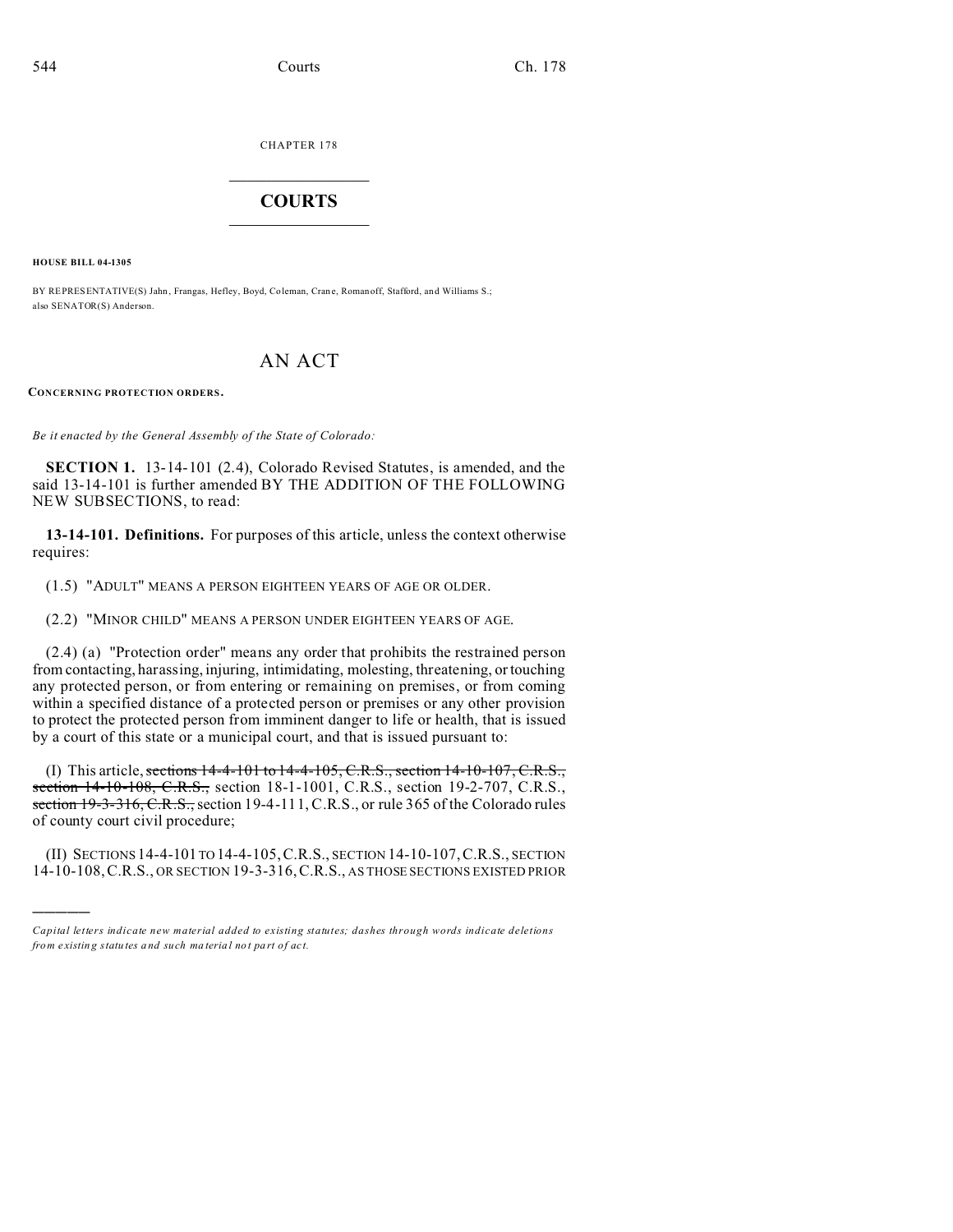TO JULY 1, 2004;

(III) An order issued as part of the proceedings concerning a criminal municipal ordinance violation; or

(IV) Any other order of a court that prohibits a person from contacting, harassing, injuring, intimidating, molesting, threatening, or touching any person, or from entering or remaining on premises, or from coming within a specified distance of a protected person or premises.

(b) For purposes of this article only, "protection order" includes any order that amends, modifies, supplements, or supersedes the initial protection order. "Protection order" also includes any restraining order entered prior to July 1, 2003, and any foreign protection order as defined in section 18-6-803.8, C.R.S. 13-14-104.

**SECTION 2.** 13-14-102 (1), (5), (7), (8) (b), (8) (c), (9), and (10), the introductory portion to 13-14-102 (15), and 13-14-102 (15) (e) and (20), Colorado Revised Statutes, are amended, and the said 13-14-102 is further amended BY THE ADDITION OF THE FOLLOWING NEW SUBSECTIONS, to read:

**13-14-102. Civil protection orders - legislative declaration.** (1) Any municipal court of record, if authorized by the municipal governing body, any county court, and any district court shall have original concurrent jurisdiction to issue a temporary or permanent civil protection order against an adult or against a juvenile who is ten years of age or older for any of the following purposes: THE GENERAL ASSEMBLY HEREBY FINDS THAT THE ISSUANCE AND ENFORCEMENT OF PROTECTION ORDERS ARE OF PARAMOUNT IMPORTANCE IN THE STATE OF COLORADO BECAUSE PROTECTION ORDERS PROMOTE SAFETY, REDUCE VIOLENCE, AND PREVENT SERIOUS HARM AND DEATH. IN ORDER TO IMPROVE THE PUBLIC'S ACCESS TO PROTECTION ORDERS, AND TO ASSURE CAREFUL JUDICIAL CONSIDERATION OF REQUESTS AND EFFECTIVE LAW ENFORCEMENT, THERE SHALL BE TWO PROCESSES FOR OBTAINING PROTECTION ORDERS WITHIN THE STATE OF COLORADO, A SIMPLIFIED CIVIL PROCESS AND A MANDATORY CRIMINAL PROCESS.

(a) To prevent assaults and threatened bodily harm;

(b) To prevent domestic abuse;

(c) To prevent emotional abuse of the elderly or of an at-risk adult;

(d) To prevent stalking.

(1.5) ANY MUNICIPAL COURT OF RECORD, IF AUTHORIZED BY THE MUNICIPAL GOVERNING BODY, ANY COUNTY COURT, AND ANY DISTRICT, PROBATE, OR JUVENILE COURT SHALL HAVE ORIGINAL CONCURRENT JURISDICTION TO ISSUE A TEMPORARY OR PERMANENT CIVIL PROTECTION ORDER AGAINST AN ADULT OR AGAINST A JUVENILE WHO IS TEN YEARS OF AGE OR OLDER FOR ANY OF THE FOLLOWING PURPOSES:

- (a) TO PREVENT ASSAULTS AND THREATENED BODILY HARM;
- (b) TO PREVENT DOMESTIC ABUSE;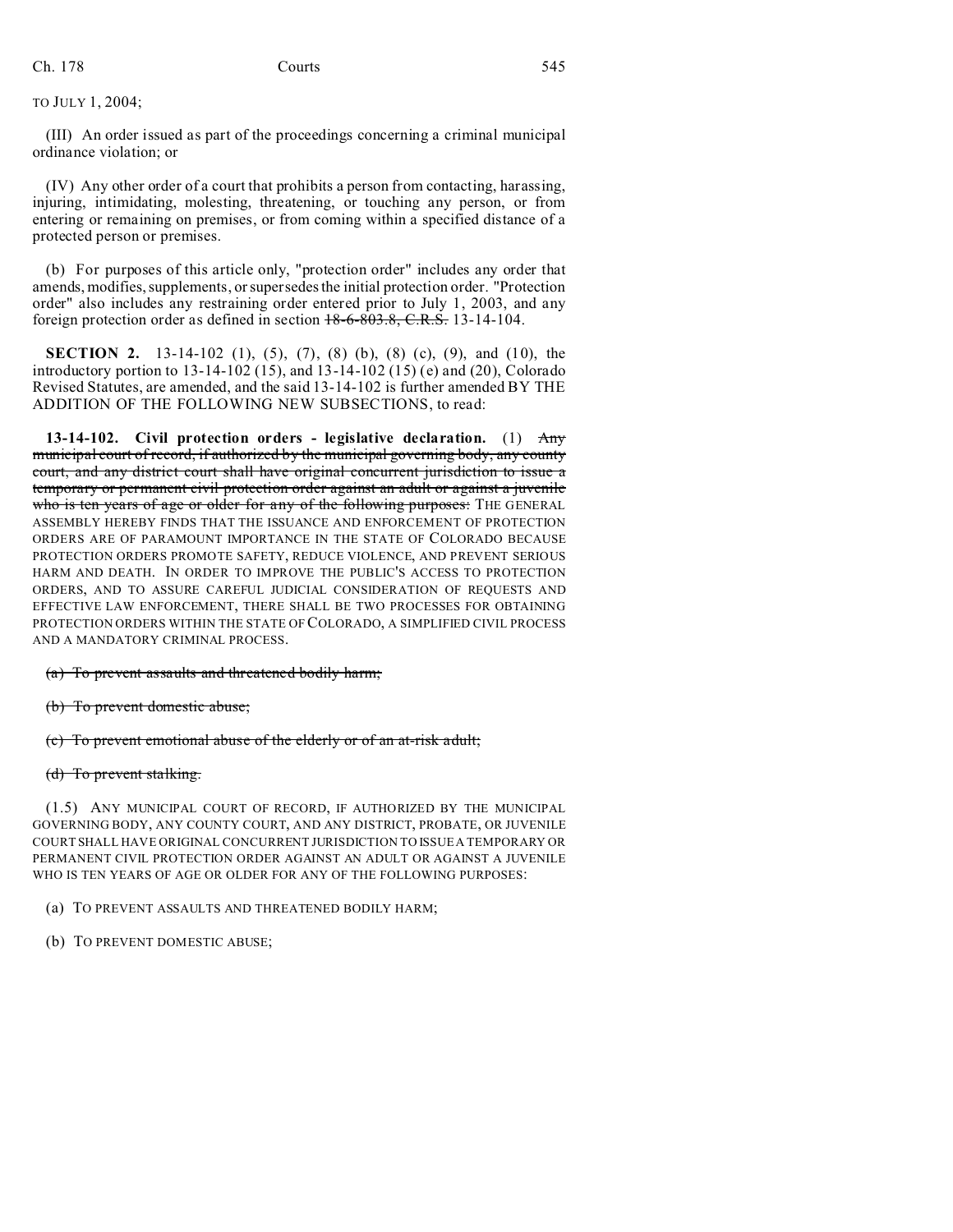(c) TO PREVENT EMOTIONAL ABUSE OF THE ELDERLY OR OF AN AT-RISK ADULT;

(d) TO PREVENT STALKING.

(3.3) ANY DISTRICT COURT, IN AN ACTION COMMENCED UNDER THE "UNIFORM DISSOLUTION OF MARRIAGE ACT", ARTICLE 10 OF TITLE 14, C.R.S., SHALL HAVE AUTHORITY TO ISSUE TEMPORARY AND PERMANENT PROTECTION ORDERS PURSUANT TO THE PROVISIONS OF SUBSECTION (1.5) OF THIS SECTION. SUCH PROTECTION ORDER MAY BE AS A PART OF A MOTION FOR A PROTECTION ORDER ACCOMPANIED BY AN AFFIDAVIT FILED IN AN ACTION BROUGHT UNDER ARTICLE 10 OF TITLE 14, C.R.S. EITHER PARTY MAY REQUEST THE COURT TO ISSUE A PROTECTION ORDER CONSISTENT WITH ANY OTHER PROVISION OF THIS ARTICLE.

(3.7) AT THE TIME A PROTECTION ORDER IS REQUESTED PURSUANT TO THIS SECTION, THE COURT SHALL INQUIRE ABOUT, AND THE REQUESTING PARTY AND SUCH PARTY'S ATTORNEY SHALL HAVE AN INDEPENDENT DUTY TO DISCLOSE, KNOWLEDGE SUCH PARTY AND SUCH PARTY'S ATTORNEY MAY HAVE CONCERNING THE EXISTENCE OF ANY PRIOR PROTECTION OR RESTRAINING ORDER OF ANY COURT ADDRESSING IN WHOLE OR IN PART THE SUBJECT MATTER OF THE REQUESTED PROTECTION ORDER. IN THE EVENT THERE ARE CONFLICTING RESTRAINING OR PROTECTION ORDERS, THE COURT SHALL CONSIDER, AS ITS FIRST PRIORITY, ISSUES OF PUBLIC SAFETY. AN ORDER THAT PREVENTS ASSAULTS, THREATS OF ASSAULT, OR OTHER BODILY HARM SHALL BE GIVEN PRECEDENCE OVER AN ORDER THAT DEALS WITH THE DISPOSITION OF PROPERTY OR OTHER TANGIBLE ASSETS. EVERY EFFORT SHALL BE MADE BY JUDICIAL OFFICERS TO CLARIFY CONFLICTING ORDERS.

(5) Upon the filing of a complaint duly verified, alleging that the defendant has committed acts that would constitute grounds for a civil protection order, any judge or magistrate, after hearing the evidence and being fully satisfied therein that sufficient cause exists, may issue a temporary civil protection order to prevent the actions complained of and a citation directed to the defendant commanding the defendant to appear before the court at a specific time and date and to show cause, if any, why said temporary civil protection order should not be made permanent. except that, if the temporary protection order is issued by the district court in connection with an action filed under the "Uniform Dissolution of Marriage Act", article 10 of title 14, C.R.S., or by the juvenile court under the "Uniform Parentage Act", article 4 of title 19, C.R.S., the court may dispense with the issuance of a citation and require that the temporary protection order remain in effect until revoked, modified, or terminated as provided in section 14-10-108, C.R.S. In addition, the court may order any other relief that the court deems appropriate. Complaints may be filed by persons seeking protection for themselves or for others as provided in section 26-3.1-102 (1) (b) and (1) (c), C.R.S. If the defendant fails to appear before the court for the show cause hearing at the time and on the date identified in the citation issued by the court and the court finds that the defendant was properly served with the temporary protection order and such citation, it shall not be necessary to re-serve the defendant to make the protection order permanent.

(7) The return date of the citation shall be set not more than fourteen days after the issuance of the temporary civil protection order and citation. If the petitioner is unable to serve the defendant in that period, the court shall extend the temporary protection order previously issued, continue the show of cause hearing, and issue an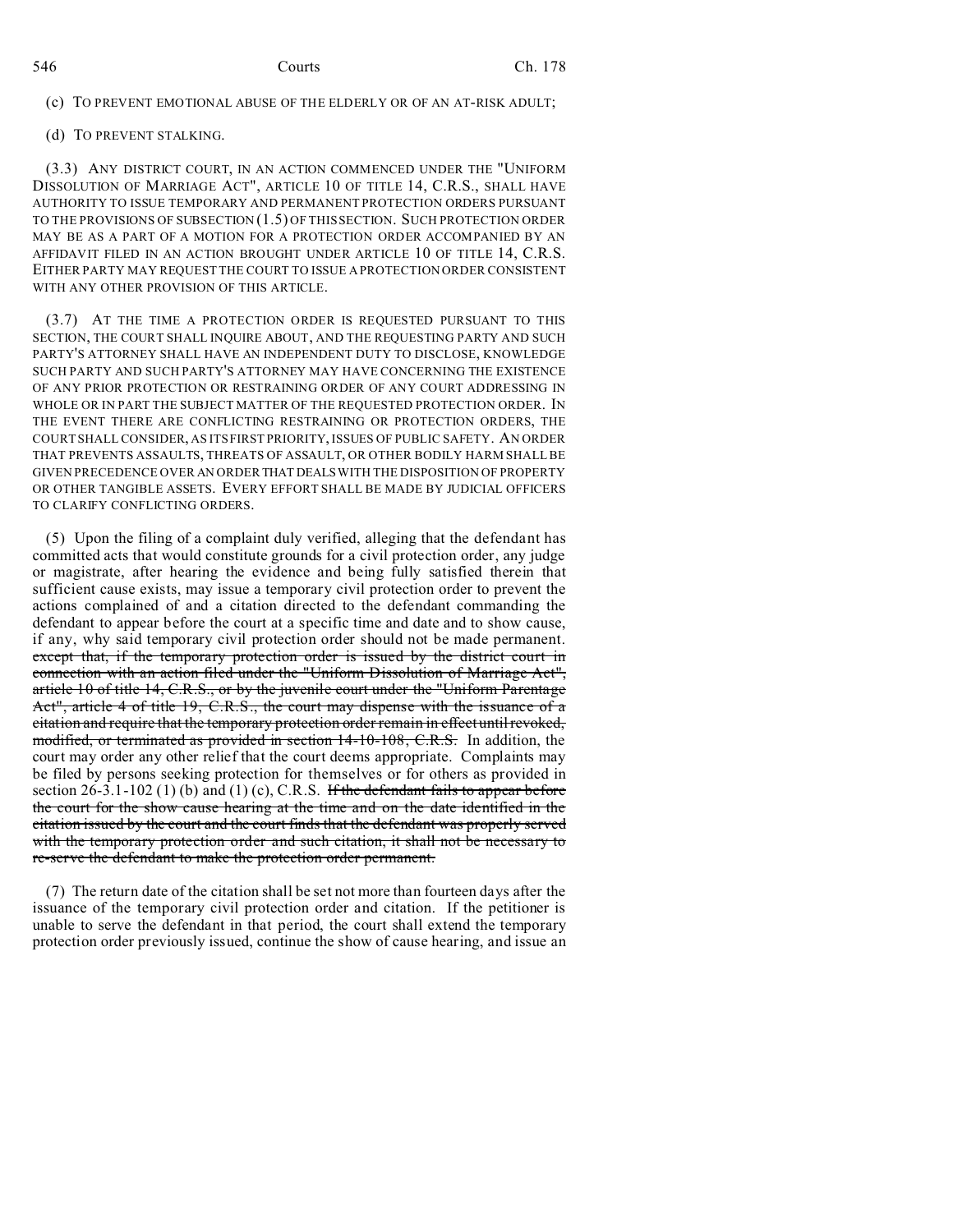alias citation stating the date and time to which the hearing is continued. The petitioner may thereafter request, AND THE COURT MAY GRANT, additional continuances as needed if the petitioner has still been unable to serve the defendant.

(8) (b) When any person is served with notice of a temporary protection order issued against such person excluding such person from a shared residence, such notice TEMPORARY PROTECTION ORDER shall contain a notification in writing to such person of such person's ability to return to such shared residence pursuant to paragraph (a) of this subsection (8). Such written notification shall be in bold print and conspicuously placed in such temporary protection order. No judge, magistrate, or other judicial officer shall issue a temporary protection order that does not comply with this subsection  $(8)$ .

(c) Any person against whom a temporary protection order is issued pursuant to this section, which temporary protection order excludes such person from a shared residence, shall be entitled to avail himself or herself of the forcible entry and detainer remedies available pursuant to article 40 of this title. However, such person shall not be entitled to return to the residence until such time as a valid writ of restitution is executed, filed with the court issuing the protection order, and, IF NECESSARY, the protection order is modified accordingly. A landlord whose lessee has been excluded from a residence pursuant to the terms of a protection order is also entitled to avail himself or herself of the remedies available pursuant to article 40 of this title.

(9) (a) On the return date of the citation, or on the day to which the hearing has been continued, the judge or magistrate shall examine the record and the evidence. If upon such examination the judge or magistrate is of the opinion that the defendant has committed acts constituting grounds for issuance of a civil protection order and that unless restrained will continue to commit such acts, the judge or magistrate shall order the temporary civil protection order to be made permanent or order a permanent civil protection order with different provisions from the temporary civil protection order. The judge or magistrate shall inform said defendant that a violation of the civil protection order shall constitute a criminal offense pursuant to section 18-6-803.5, C.R.S., or shall constitute contempt of court and subject the defendant to such punishment as may be provided by law. If the defendant fails to appear at the return date and the petition is for a protection order to prevent domestic abuse, the court shall order the terms of the temporary protection order to be made permanent without further notice or service upon the defendant BEFORE THE COURT FOR THE SHOW CAUSE HEARING AT THE TIME AND ON THE DATE IDENTIFIED IN THE CITATION ISSUED BY THE COURT AND THE COURT FINDS THAT THE DEFENDANT WAS PROPERLY SERVED WITH THE TEMPORARY PROTECTION ORDER AND SUCH CITATION, IT SHALL NOT BE NECESSARY TO RE-SERVE THE DEFENDANT TO MAKE THE PROTECTION ORDER PERMANENT. HOWEVER, IF THE COURT MODIFIES THE PROTECTION ORDER ON THE MOTION OF THE PROTECTED PARTY, THE MODIFIED PROTECTION ORDER SHALL BE SERVED UPON THE DEFENDANT.

(b) Notwithstanding the provisions of paragraph (a) of this subsection (9), the judge or magistrate, after examining the record and the evidence, for good cause shown, may continue the temporary protection order and the show cause hearing to a date certain not to exceed one hundred twenty days after the date of the hearing if he or she determines such continuance would be in the best interests of the parties and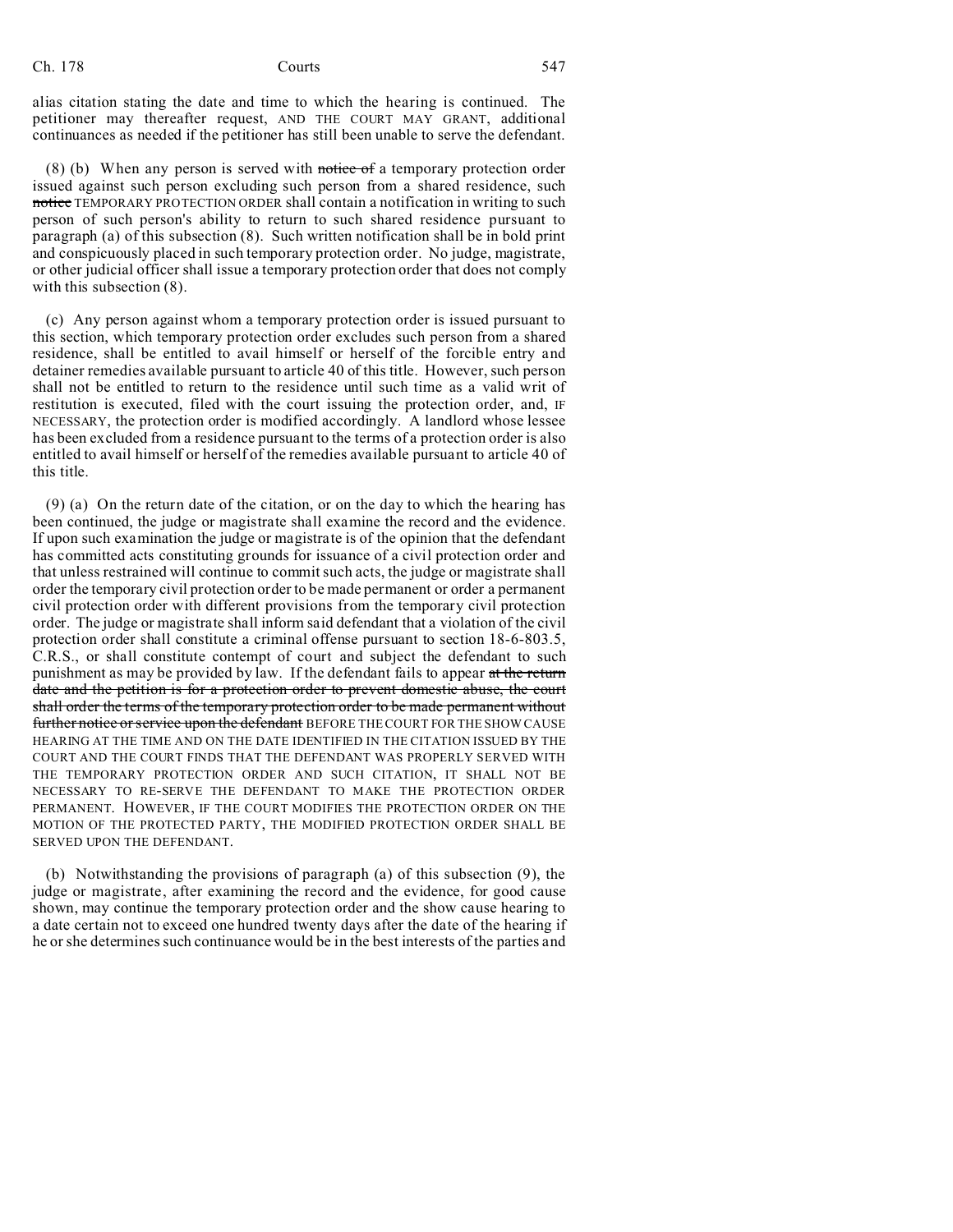if both parties are present at the hearing and agree to the continuance. In addition, each party may request one continuance for a period not to exceed fourteen days which the judge or magistrate, after examining the record and the evidence, may grant upon a finding of good cause. The judge or magistrate shall inform the defendant that a violation of the temporary civil protection order shall constitute a criminal offense pursuant to section 18-6-803.5, C.R.S., or shall constitute contempt of court and subject the defendant to such punishment as may be provided by law.

(c) NOTWITHSTANDING THE PROVISIONS OF PARAGRAPH (b) OF THIS SUBSECTION (9), FOR A PROTECTION ORDER FILED IN A PROCEEDING COMMENCED UNDER THE "UNIFORM DISSOLUTION OF MARRIAGE ACT", ARTICLE 10 OF TITLE 14, C.R.S., THE COURT MAY, ON THE MOTION OF EITHER PARTY IF BOTH PARTIES AGREE TO THE CONTINUANCE, CONTINUE THE TEMPORARY PROTECTION ORDER UNTIL THE TIME OF THE FINAL DECREE OR FINAL DISPOSITION OF THE ACTION.

(10) THE COURT SHALL ELECTRONICALLY TRANSFER INTO THE CENTRAL REGISTRY OF PROTECTION ORDERS ESTABLISHED PURSUANT TO SECTION 18-6-803.7, C.R.S., a copy of any order issued pursuant to this section shall be delivered to any law enforcement agency having jurisdiction to enforce said order and SHALL DELIVER A COPY OF SUCH ORDER to the protected party.

(15) A municipal court of record that is authorized by its municipal governing body to issue protection OR RESTRAINING orders and any county court, in connection with issuing a civil protection order, shall have original concurrent jurisdiction with the district court to issue such additional orders as the municipal or county court deems necessary for the protection of persons. Such additional orders may include, but are not limited to:

(e) (I) Awarding temporary care and control of any minor children of either party involved for a period of not more than one hundred twenty days.

(II) If temporary care and control is awarded, the order may include parenting time rights for the other party involved and any conditions of such parenting time, including the supervision of such parenting time by a third party who agrees on the record to the terms of the supervised parenting time and any costs associated with supervised parenting time, if necessary. If the restrained party is unable to pay the ordered costs, the court shall not place such responsibility with publicly funded agencies. If the court finds that the safety of any child or the protected party cannot be ensured with any form of parenting time reasonably available, the court may deny parenting time.

(II.5) THE COURT MAY AWARD INTERIM DECISION-MAKING RESPONSIBILITY OF A CHILD TO A PERSON ENTITLED TO BRING AN ACTION FOR THE ALLOCATION OF PARENTAL RESPONSIBILITIES UNDER SECTION 14-10-123,C.R.S., WHEN SUCH AWARD IS REASONABLY RELATED TO PREVENTING DOMESTIC ABUSE AS DEFINED IN SECTION 13-14-101 (2), OR PREVENTING THE CHILD FROM WITNESSING DOMESTIC ABUSE.

(III) The standard for the award of temporary care and control OR INTERIM DECISION MAKING RESPONSIBILITY shall be in accordance with section 14-10-124, C.R.S.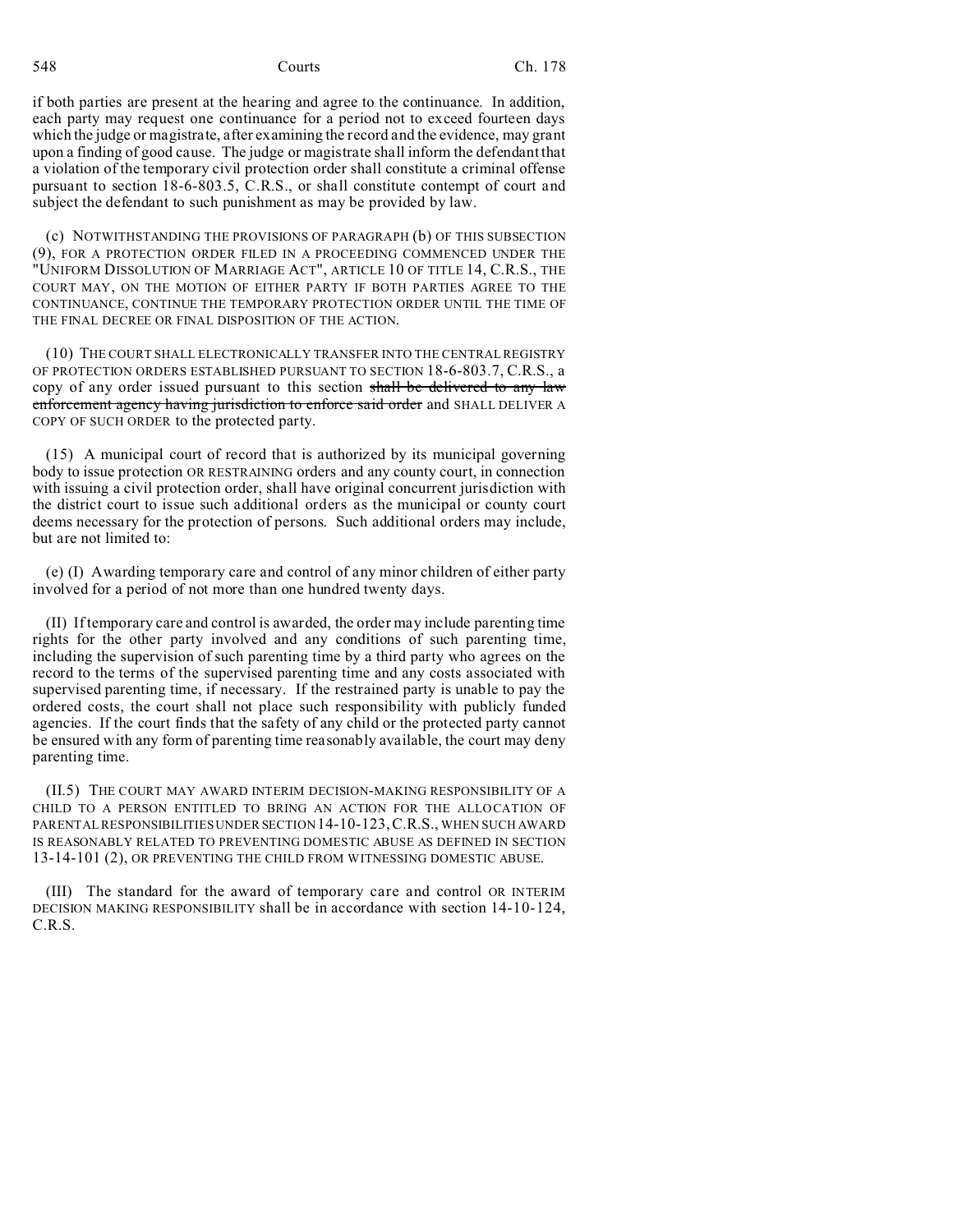(20) Enactment of this section shall not affect the effectiveness of any civil PROTECTION OR restraining order issued prior to July 1, 1999.

**SECTION 3.** Article 14 of title 13, Colorado Revised Statutes, is amended BY THE ADDITION OF THE FOLLOWING NEW SECTIONS to read:

**13-14-103. Emergency protection orders.** (1) (a) ANY COUNTY OR DISTRICT COURT SHALL HAVE THE AUTHORITY TO ENTER AN EMERGENCY PROTECTION ORDER PURSUANT TO THE PROVISIONS OF THIS SUBSECTION (1).

(b) AN EMERGENCY PROTECTION ORDER ISSUED PURSUANT TO THIS SUBSECTION (1) MAY INCLUDE:

(I) RESTRAINING A PARTY FROM THREATENING, MOLESTING, INJURING, OR CONTACTING ANY OTHER PARTY, A MINOR CHILD OF EITHER OF THE PARTIES, OR A MINOR CHILD WHO IS IN DANGER IN THE REASONABLY FORESEEABLE FUTURE OF BEING A VICTIM OF AN UNLAWFUL SEXUAL OFFENSE OR DOMESTIC ABUSE;

(II) EXCLUDING A PARTY FROM THE FAMILY HOME OR FROM THE HOME OF ANOTHER PARTY UPON A SHOWING THAT PHYSICAL OR EMOTIONAL HARM WOULD OTHERWISE RESULT;

(III) AWARDING TEMPORARY CARE AND CONTROL OF ANY MINOR CHILD OF A PARTY INVOLVED; OR

(IV) ENJOINING AN INDIVIDUAL FROM CONTACTING A MINOR CHILD AT SCHOOL, AT WORK, OR WHEREVER HE OR SHE MAY BE FOUND.

(c) IN CASES INVOLVING A MINOR CHILD, THE JUVENILE COURT AND THE DISTRICT COURT SHALL HAVE THE AUTHORITY TO ISSUE EMERGENCY PROTECTION ORDERS TO PREVENT AN UNLAWFUL SEXUAL OFFENSE, AS DEFINED IN SECTION 18-3-411 (1), C.R.S., OR TO PREVENT DOMESTIC ABUSE, AS DEFINED IN SECTION 13-14-101 (2), WHEN REQUESTED BY THE LOCAL LAW ENFORCEMENT AGENCY, THE COUNTY DEPARTMENT OF SOCIAL SERVICES, OR A RESPONSIBLE PERSON WHO ASSERTS, IN A VERIFIED PETITION SUPPORTED BY AFFIDAVIT, THAT THERE ARE REASONABLE GROUNDS TO BELIEVE THAT A MINOR CHILD IS IN DANGER IN THE REASONABLY FORESEEABLE FUTURE OF BEING THE VICTIM OF AN UNLAWFUL SEXUAL OFFENSE OR DOMESTIC ABUSE, BASED UPON AN ALLEGATION OF A RECENT ACTUAL UNLAWFUL SEXUAL OFFENSE OR DOMESTIC ABUSE OR THREAT OF THE SAME. ANY EMERGENCY PROTECTION ORDER ISSUED PURSUANT TO THIS SUBSECTION (1) SHALL BE ON A STANDARDIZED FORM PRESCRIBED BY THE JUDICIAL DEPARTMENT AND A COPY SHALL BE PROVIDED TO THE PROTECTED PERSON.

(d) THE CHIEF JUDGE IN EACH JUDICIAL DISTRICT SHALL BE RESPONSIBLE FOR MAKING AVAILABLE IN EACH JUDICIAL DISTRICT A JUDGE TO ISSUE, BY TELEPHONE, EMERGENCY PROTECTION ORDERS AT ALL TIMES WHEN THE COUNTY AND DISTRICT COURTS ARE OTHERWISE CLOSED FOR JUDICIAL BUSINESS. SUCH JUDGE MAY BE A DISTRICT COURT OR COUNTY COURT JUDGE OR A SPECIAL ASSOCIATE, AN ASSOCIATE, AN ASSISTANT COUNTY JUDGE, OR A MAGISTRATE.

(e) WHEN THE COUNTY, DISTRICT, AND JUVENILE COURTS ARE UNAVAILABLE FROM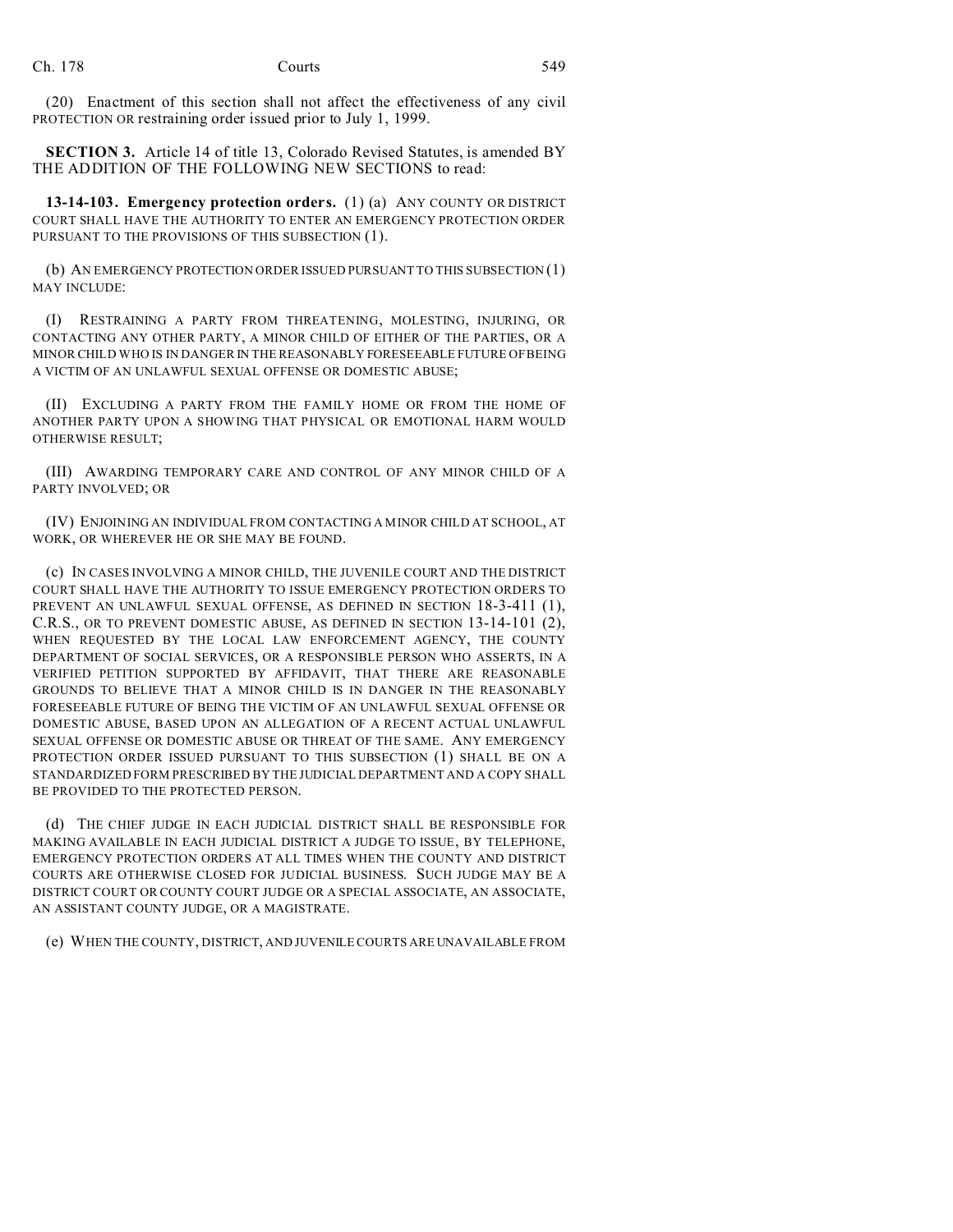THE CLOSE OF BUSINESS AT THE END OF THE DAY OR WEEK TO THE RESUMPTION OF BUSINESS AT THE BEGINNING OF THE DAY OR WEEK AND A PEACE OFFICER ASSERTS REASONABLE GROUNDS TO BELIEVE THAT AN ADULT IS IN IMMEDIATE AND PRESENT DANGER OF DOMESTIC ABUSE, BASED UPON AN ALLEGATION OF A RECENT INCIDENT OF ACTUAL DOMESTIC ABUSE OR THREAT OF DOMESTIC ABUSE, OR THAT A MINOR CHILD IS IN IMMEDIATE AND PRESENT DANGER OF AN UNLAWFUL SEXUAL OFFENSE, AS DEFINED IN SECTION 18-3-411 (1), C.R.S., OR OF DOMESTIC ABUSE, AS DEFINED IN SECTION 13-14-101 (2), A JUDGE MADE AVAILABLE PURSUANT TO PARAGRAPH (d) OF THIS SUBSECTION (1) MAY ISSUE A WRITTEN OR VERBAL EX PARTE EMERGENCY PROTECTION ORDER. ANY WRITTEN EMERGENCY PROTECTION ORDER ISSUED PURSUANT TO THIS SUBSECTION (1) SHALL BE ON A STANDARDIZED FORM PRESCRIBED BY THE JUDICIAL DEPARTMENT AND A COPY SHALL BE PROVIDED TO THE PROTECTED PERSON.

(f) AN EMERGENCY PROTECTION ORDER ISSUED PURSUANT TO THIS SUBSECTION (1) SHALL EXPIRE NOT LATER THAN THE CLOSE OF JUDICIAL BUSINESS ON THE NEXT DAY OF JUDICIAL BUSINESS FOLLOWING THE DAY OF ISSUE, UNLESS OTHERWISE CONTINUED BY THE COURT. THE COURT MAY CONTINUE AN EMERGENCY PROTECTION ORDER FILED TO PREVENT DOMESTIC ABUSE PURSUANT TO THIS SUBSECTION (1) ONLY IF THE JUDGE IS UNABLE TO SET A HEARING ON PLAINTIFF'S REQUEST FOR A TEMPORARY PROTECTION ORDER ON THE DAY THE COMPLAINT WAS FILED PURSUANT TO SECTION 13-14-102; EXCEPT THAT THIS LIMITATION ON A COURT'S POWER TO CONTINUE AN EMERGENCY PROTECTION ORDER SHALL NOT APPLY TO AN EMERGENCY PROTECTION ORDER FILED TO PROTECT A MINOR CHILD FROM AN UNLAWFUL SEXUAL OFFENSE OR DOMESTIC ABUSE. FOR ANY EMERGENCY PROTECTION ORDER CONTINUED PURSUANT TO THE PROVISIONS OF THIS PARAGRAPH (f), FOLLOWING TWO DAYS' NOTICE TO THE PARTY WHO OBTAINED THE EMERGENCY PROTECTION ORDER OR ON SUCH SHORTER NOTICE TO SAID PARTY AS THE COURT MAY PRESCRIBE, THE ADVERSE PARTY MAY APPEAR AND MOVE ITS DISSOLUTION OR MODIFICATION. THE MOTION TO DISSOLVE OR MODIFY THE EMERGENCY PROTECTION ORDER SHALL BE SET DOWN FOR HEARING AT THE EARLIEST POSSIBLE TIME AND SHALL TAKE PRECEDENCE OVER ALL MATTERS EXCEPT OLDER MATTERS OF THE SAME CHARACTER, AND THE COURT SHALL DETERMINE SUCH MOTIONS AS EXPEDITIOUSLY AS THE ENDS OF JUSTICE REQUIRE.

(2) (a) A VERBAL EMERGENCY PROTECTION ORDER MAY BE ISSUED PURSUANT TO SUBSECTION (1) OF THIS SECTION ONLY IF THE ISSUING JUDGE FINDS THAT AN IMMINENT DANGER IN CLOSE PROXIMITY EXISTS TO THE LIFE OR HEALTH OF ONE OR MORE PERSONS OR THAT A DANGER EXISTS TO THE LIFE OR HEALTH OF THE MINOR CHILD IN THE REASONABLY FORESEEABLE FUTURE.

(b) ANY VERBAL EMERGENCY PROTECTION ORDER SHALL BE REDUCED TO WRITING AND SIGNED BY THE OFFICER OR OTHER PERSON ASSERTING THE GROUNDS FOR THE ORDER AND SHALL INCLUDE A STATEMENT OF THE GROUNDS FOR THE ORDER ASSERTED BY THE OFFICER OR PERSON. THE OFFICER OR PERSON SHALL NOT BE SUBJECT TO CIVIL LIABILITY FOR ANY STATEMENT MADE OR ACT PERFORMED IN GOOD FAITH. THE EMERGENCY PROTECTION ORDER SHALL BE SERVED UPON THE RESPONDENT WITH A COPY GIVEN TO THE PROTECTED PARTY AND FILED WITH THE COUNTY OR DISTRICT COURT AS SOON AS PRACTICABLE AFTER ISSUANCE. ANY WRITTEN EMERGENCY PROTECTION ORDER ISSUED PURSUANT TO THIS SUBSECTION (2) SHALL BE ON A STANDARDIZED FORM PRESCRIBED BY THE JUDICIAL DEPARTMENT AND A COPY SHALL BE PROVIDED TO THE PROTECTED PERSON.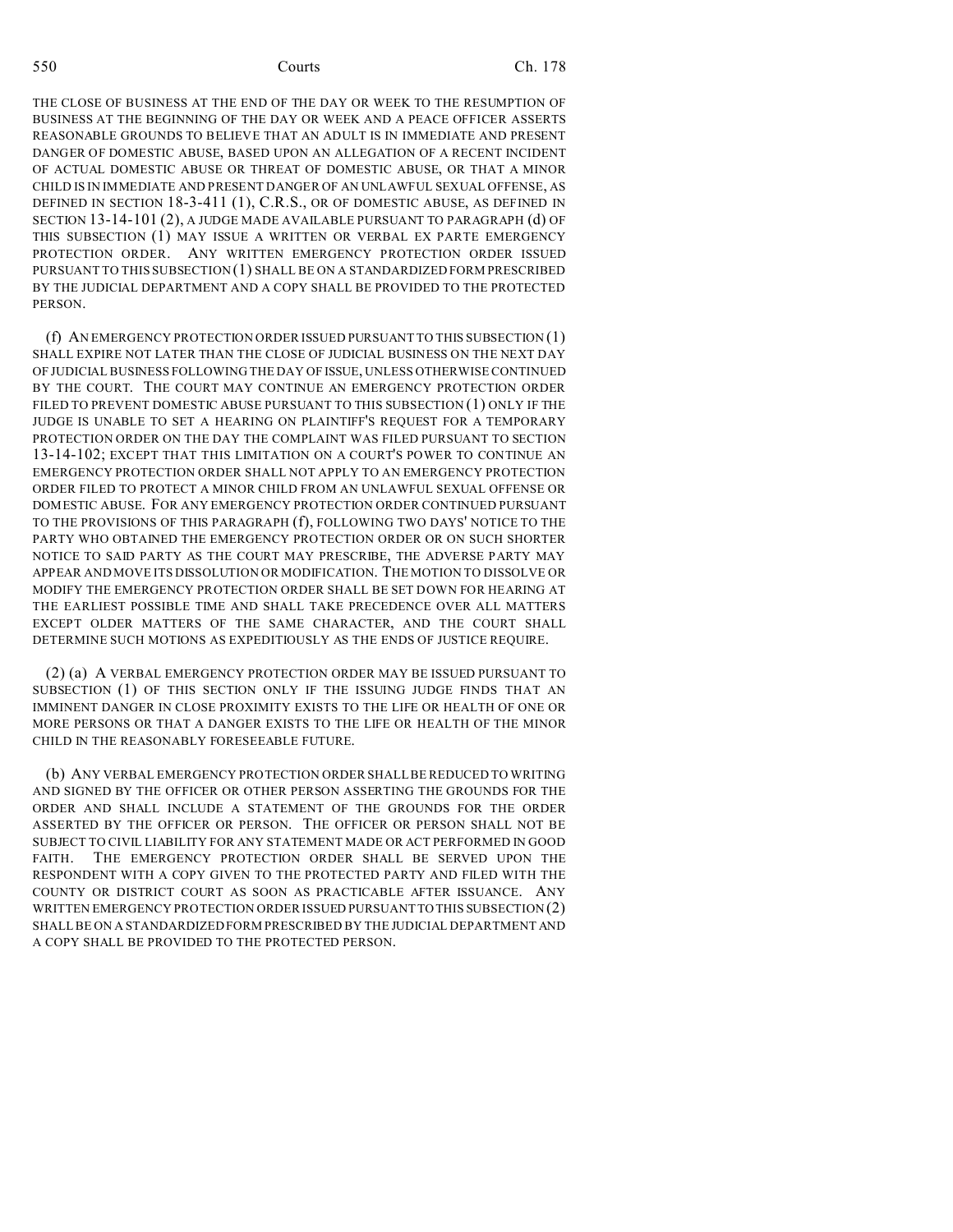(3) THE COURT SHALL ELECTRONICALLY TRANSFER INTO THE CENTRAL REGISTRY OF PROTECTION ORDERS ESTABLISHED PURSUANT TO SECTION 18-6-803.7, C.R.S., A COPY OF ANY ORDER ISSUED PURSUANT TO THIS SECTION AND SHALL DELIVER A COPY OF SUCH ORDER TO THE PROTECTED PARTY OR HIS OR HER PARENT OR AN INDIVIDUAL ACTING IN THE PLACE OF A PARENT WHO IS NOT THE RESPONDENT.

(4) IF ANY PERSON NAMED IN AN ORDER ISSUED PURSUANT TO THIS SECTION HAS NOT BEEN SERVED PERSONALLY WITH SUCH ORDER BUT HAS RECEIVED ACTUAL NOTICE OF THE EXISTENCE AND SUBSTANCE OF SUCH ORDER FROM ANY PERSON, ANY ACT IN VIOLATION OF SUCH ORDER MAY BE DEEMED SUFFICIENT TO SUBJECT THE PERSON NAMED IN SUCH ORDER TO ANY PENALTY FOR SUCH VIOLATION.

(5) VENUE FOR FILING A COMPLAINT PURSUANT TO THIS SECTION IS PROPER IN ANY COUNTY WHERE THE ACTS CONSTITUTING UNLAWFUL SEXUAL ASSAULT OR DOMESTIC ABUSE THAT ARE THE SUBJECT OF THE COMPLAINT OCCUR, IN ANY COUNTY WHERE ONE OF THE PARTIES RESIDES, OR IN ANY COUNTY WHERE ONE OF THE PARTIES IS EMPLOYED. THIS REQUIREMENT FOR VENUE DOES NOT PROHIBIT THE CHANGE OF VENUE TO ANY OTHER COUNTY APPROPRIATE UNDER APPLICABLE LAW.

(6) A PERSON FAILING TO COMPLY WITH ANY ORDER OF THE COURT ISSUED PURSUANT TO THIS SECTION SHALL BE FOUND IN CONTEMPT OF COURT AND, IN ADDITION, MAY BE PUNISHED AS PROVIDED IN SECTION 18-6-803.5, C.R.S.

(7) AT ANY TIME THAT THE LAW ENFORCEMENT AGENCY HAVING JURISDICTION TO ENFORCE THE EMERGENCY PROTECTION ORDER HAS CAUSE TO BELIEVE THAT A VIOLATION OF THE ORDER HAS OCCURRED, IT SHALL ENFORCE THE ORDER. IF THE ORDER IS WRITTEN AND HAS NOT BEEN PERSONALLY SERVED, A MEMBER OF THE LAW ENFORCEMENT AGENCY SHALL SERVE A COPY OF SAID ORDER ON THE PERSON NAMED RESPONDENT THEREIN. IF THE ORDER IS VERBAL, A MEMBER OF THE LAW ENFORCEMENT AGENCY SHALL NOTIFY THE RESPONDENT OF THE EXISTENCE AND SUBSTANCE THEREOF.

(8) THE AVAILABILITY OF AN EMERGENCY PROTECTION ORDER SHALL NOT BE AFFECTED BY THE SUBJECT OF DOMESTIC ABUSE LEAVING HIS OR HER RESIDENCE TO AVOID SUCH ABUSE.

(9) THE ISSUANCE OF AN EMERGENCY PROTECTION ORDER SHALL NOT BE CONSIDERED EVIDENCE OF ANY WRONGDOING.

(10) IF THREE EMERGENCY PROTECTION ORDERS ARE ISSUED WITHIN A ONE-YEAR PERIOD INVOLVING THE SAME PARTIES WITHIN THE SAME JURISDICTION, THE COURT SHALL SUMMON THE PARTIES TO APPEAR BEFORE THE COURT AT A HEARING TO REVIEWTHECIRCUMSTANCES GIVING RISE TO SUCH EMERGENCY PROTECTION ORDERS.

(11) THE DUTIES OF PEACE OFFICERS ENFORCING ORDERS ISSUED PURSUANT TO THIS SECTION SHALL BE IN ACCORDANCE WITH SECTION 18-6-803.5, C.R.S., AND ANY RULES ADOPTED BY THE COLORADO SUPREME COURT PURSUANT TO SAID SECTION.

**13-14-104. Foreign protection orders.** (1) **Definitions.** AS USED IN THIS SECTION, "FOREIGN PROTECTION ORDER" MEANS ANY PROTECTION OR RESTRAINING ORDER, INJUNCTION, OR OTHER ORDER ISSUED FOR THE PURPOSE OF PREVENTING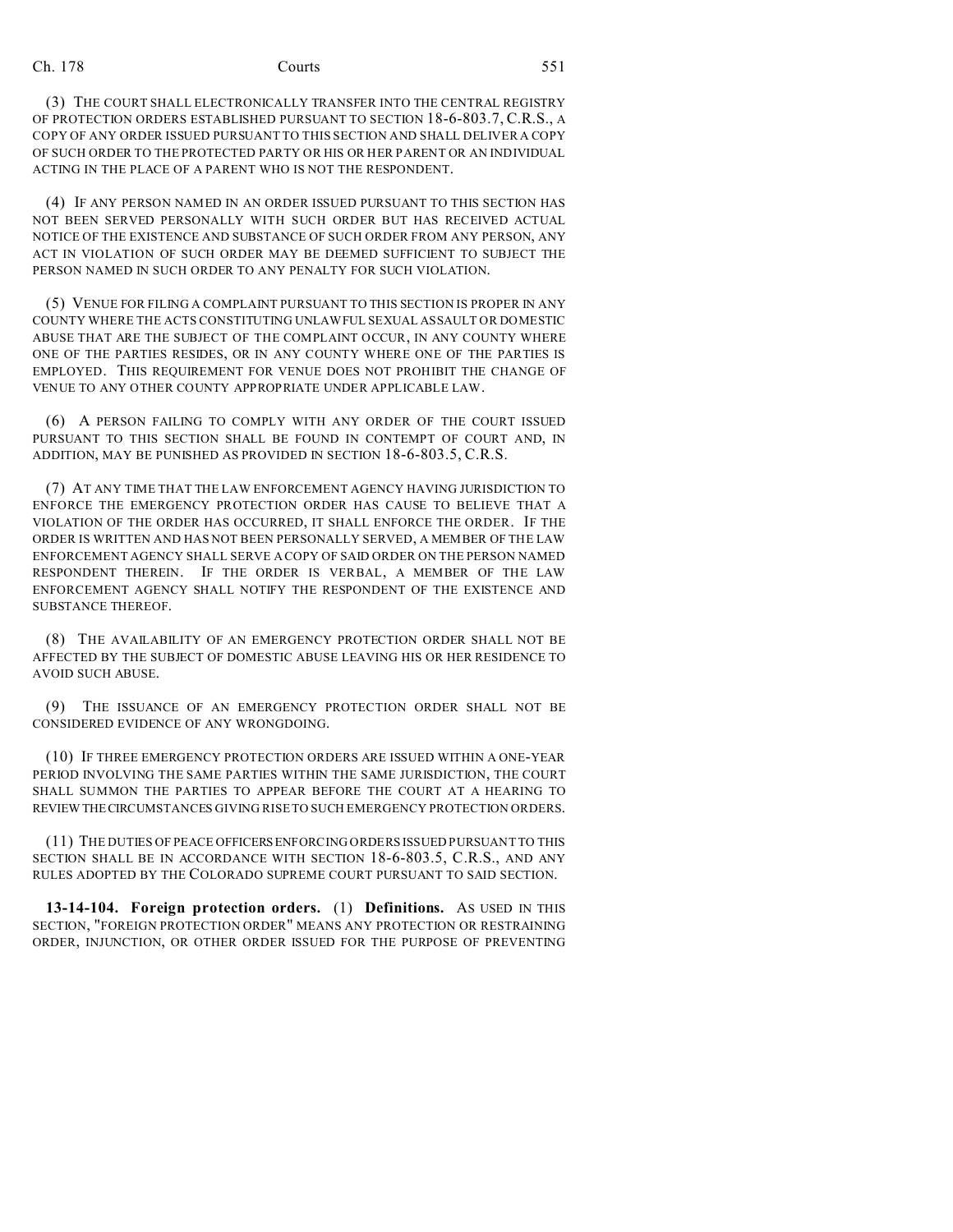VIOLENT OR THREATENING ACTS OR HARASSMENT AGAINST, OR CONTACT OR COMMUNICATION WITH OR PHYSICAL PROXIMITY TO, ANOTHER PERSON, INCLUDING TEMPORARY OR FINAL ORDERS, OTHER THAN CHILD SUPPORT OR CUSTODY ORDERS, ISSUED BY A CIVIL OR CRIMINAL COURT OF ANOTHER STATE, AN INDIAN TRIBE, OR A U.S. TERRITORY OR COMMONWEALTH.

(2) **Full faith and credit.** A FOREIGN PROTECTION ORDER SHALL BE ACCORDED FULL FAITH AND CREDIT BY THE COURTS OF THIS STATE AS IF THE ORDER WERE AN ORDER OF THIS STATE, NOTWITHSTANDING SECTION 14-11-101,C.R.S., AND ARTICLE 53 OF THIS TITLE, IF THE ORDER MEETS ALL OF THE FOLLOWING CONDITIONS:

(a) THE FOREIGN PROTECTION ORDER WAS OBTAINED AFTER PROVIDING THE PERSON AGAINST WHOM THE PROTECTION ORDER WAS SOUGHT REASONABLE NOTICE AND AN OPPORTUNITY TO BE HEARD SUFFICIENT TO PROTECT HIS OR HER DUE PROCESS RIGHTS. IF THE FOREIGN PROTECTION ORDER IS AN EX PARTE INJUNCTION OR ORDER, THE PERSON AGAINST WHOM IT WAS OBTAINED SHALL HAVE BEEN GIVEN NOTICE AND AN OPPORTUNITY TO BE HEARD WITHIN A REASONABLE TIME AFTER THE ORDER WAS ISSUED SUFFICIENT TO PROTECT HIS OR HER DUE PROCESS RIGHTS.

(b) THE COURT THAT ISSUED THE ORDER HAD JURISDICTION OVER THE PARTIES AND OVER THE SUBJECT MATTER;

(c) THE ORDER COMPLIES WITH SECTION 13-14-102 (18).

(3) **Process.** A PERSON ENTITLED TO PROTECTION UNDER A FOREIGN PROTECTION ORDER MAY, BUT SHALL NOT BE REQUIRED TO, FILE SUCH ORDER IN THE DISTRICT OR COUNTY COURT BY FILING WITH SUCH COURT A CERTIFIED COPY OF SUCH ORDER, WHICH SHALL BE ENTERED INTO THE CENTRAL REGISTRY OF PROTECTION ORDERS CREATED IN SECTION 18-6-803.7, C.R.S. THE CERTIFIED ORDER SHALL BE ACCOMPANIED BY AN AFFIDAVIT IN WHICH THE PROTECTED PERSON AFFIRMS TO THE BEST OF HIS OR HER KNOWLEDGE THAT THE ORDER HAS NOT BEEN CHANGED OR MODIFIED SINCE IT WAS ISSUED. THERE SHALL BE NO FILING FEE CHARGED. IT IS THE RESPONSIBILITY OF THE PROTECTED PERSON TO NOTIFY THE COURT IF THE PROTECTION ORDER IS SUBSEQUENTLY MODIFIED.

(4) **Enforcement.** FILING OF THE FOREIGN PROTECTION ORDER IN THE CENTRAL REGISTRY OR OTHERWISE DOMESTICATING OR REGISTERING THE ORDER PURSUANT TO ARTICLE 53 OF THIS TITLE OR SECTION 14-11-101, C.R.S., IS NOT A PREREQUISITE TO ENFORCEMENT OF THE FOREIGN PROTECTION ORDER. A PEACE OFFICER SHALL PRESUME THE VALIDITY OF, AND ENFORCE IN ACCORDANCE WITH THE PROVISIONS OF THIS ARTICLE, A FOREIGN PROTECTION ORDER THAT APPEARS TO BE AN AUTHENTIC COURT ORDER THAT HAS BEEN PROVIDED TO THE PEACE OFFICER BY ANY SOURCE. IF THE PROTECTED PARTY DOES NOT HAVE A COPY OF THE FOREIGN PROTECTION ORDER ON HIS OR HER PERSON AND THE PEACE OFFICER DETERMINES THAT A PROTECTION ORDER EXISTS THROUGHTHECENTRAL REGISTRY, THE NATIONAL CRIME INFORMATION CENTER AS DESCRIBED IN 28 U.S.C. SEC. 534, OR COMMUNICATION WITH APPROPRIATE AUTHORITIES, THE PEACE OFFICER SHALL ENFORCE THE ORDER. A PEACE OFFICER MAY RELY UPON THE STATEMENT OF ANY PERSON PROTECTED BY A FOREIGN PROTECTION ORDER THAT IT REMAINS IN EFFECT. A PEACE OFFICER WHO IS ACTING IN GOOD FAITH WHEN ENFORCING A FOREIGN PROTECTION ORDER SHALL NOT BE CIVILLY OR CRIMINALLY LIABLE PURSUANT TO SECTION 18-6-803.5 (5), C.R.S.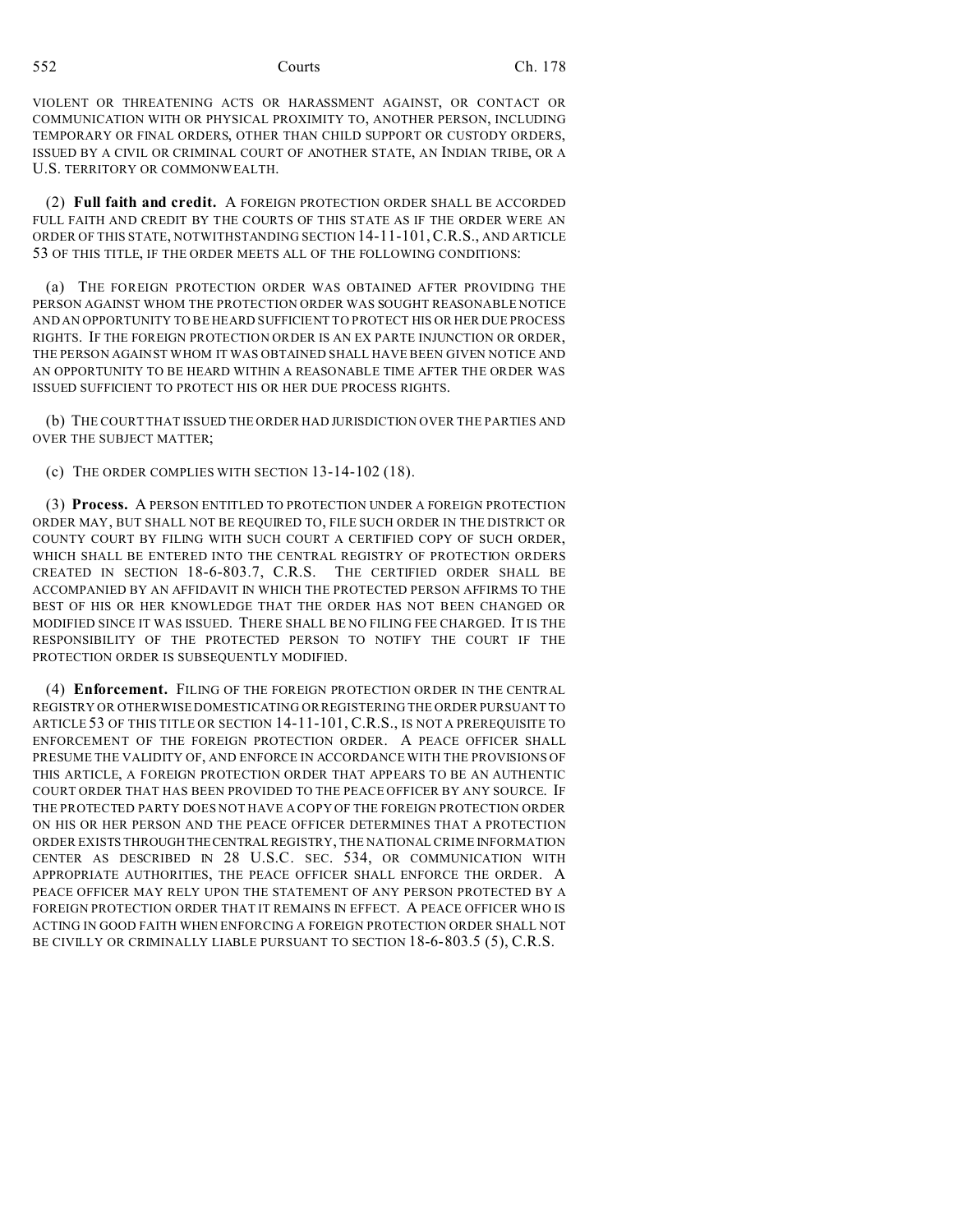**SECTION 4.** The introductory portion to 14-10-108 (2) and 14-10-108 (2.3), (2.5), (3), (4), (6), and (7), Colorado Revised Statutes, are amended to read:

**14-10-108. Temporary orders in a dissolution case.** (2) As a part of a motion of such temporary orders or by an independent motion accompanied by an affidavit, either party may request the court to issue a temporary injunction ORDER:

(2.3) Any protection order issued pursuant to this section on or after July 1, 1999, shall be issued using the standardized set of forms developed by the state court administrator pursuant to section 13-1-136, C.R.S.

 $(2.5)$  As part of a temporary protection order, the court may award interim decision-making responsibility of a child to a person entitled to bring an action for the allocation of parental responsibilities under section 14-10-123, when such award is reasonably related to preventing domestic abuse as defined in section 14-4-101 (2) or preventing the child from witnessing domestic abuse. The interim decision-making responsibility order may be modified or dissolved, based upon the best interests of the child as set forth in section 14-10-124, at a subsequent temporary or permanent orders hearing or as otherwise provided by subsection (6) of this section or as otherwise ordered by the court. The interim decision-making responsibility order may be issued without notice to the other party only if the court finds that irreparable injury would result to the moving party or the child if no order were issued until the time for responding to the motion had elapsed. The interim decision-making responsibility order shall be without prejudice to the rights of the parties or child at subsequent hearings in the proceedings. The interim decision-making responsibility order may provide for parenting time for any other party.

(3) The court may issue a temporary protection order without requiring notice to the other party only if it finds, on the basis of the moving affidavit or other evidence, that irreparable injury would result to the moving party if no order were issued until the time for responding had elapsed. A copy of any temporary protection order issued pursuant to this section shall be provided to the protected parties. A PARTY TO AN ACTION FILED PURSUANT TO THIS ARTICLE MAY SEEK, AND THE COURT MAY ISSUE, A TEMPORARY OR PERMANENT PROTECTION ORDER PURSUANT TO THE PROVISIONS OF SECTION 13-14-102, C.R.S.

 $(4)$  On the basis of the showing made, the court may issue a temporary injunction and such temporary orders as are just and proper in the circumstances.

(6) On two days' notice to the party who obtained the temporary protection order without notice or on such shorter notice to that party as the court may prescribe, the adverse party may appear and move its dissolution or modification. The motion to dissolve or modify the temporary protection order granted without notice shall be set down for hearing at the earliest possible time and take precedence of all matters except older matters of the same character, and the court shall determine such motion as expeditiously as the ends of justice require.

(7) At the time a protection order is requested pursuant to this section 13-14-102, C.R.S., the court shall inquire about, and the requesting party and such party's attorney shall have an independent duty to disclose, knowledge such party and such party's attorney may have concerning the existence of any prior protection orders OR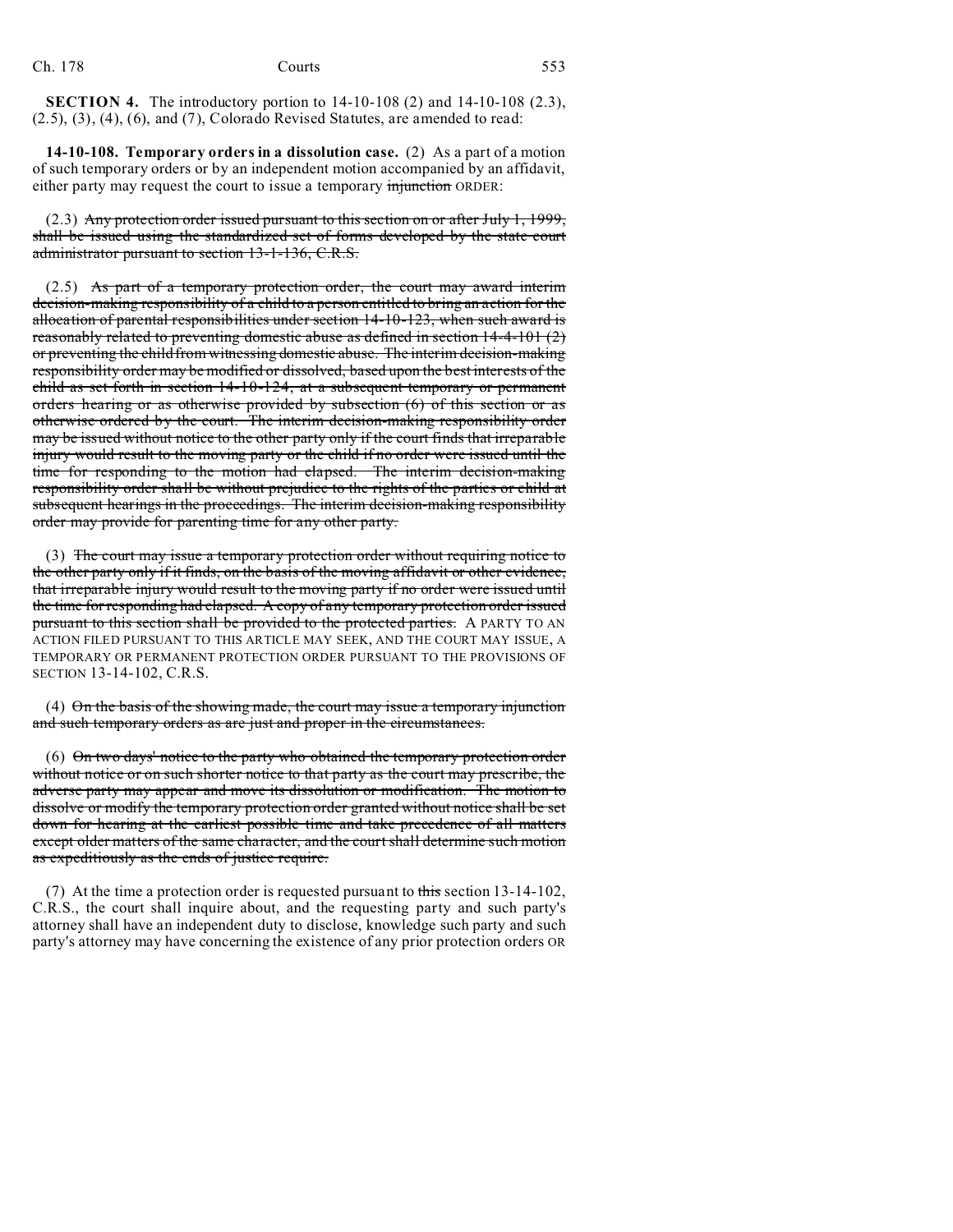RESTRAINING ORDERS of any court addressing in whole or in part the subject matter of the requested protection order.

**SECTION 5. Repeal.** 14-4-101, 14-4-103, 14-4-104, 18-6-803.8, and 19-3-316, Colorado Revised Statutes, are repealed.

**SECTION 6.** 13-3-113 (3) (b), Colorado Revised Statutes, is amended to read:

**13-3-113. "Family-friendly Courts Act" - repeal.** (3) **Definitions.** For purposes of this section:

(b) "Domestic abuse" shall have the same meaning as set forth in section  $14-4-101$  $(2)$ , C.R.S. 13-14-101 (2).

**SECTION 7.** 13-15-102 (2) (c), Colorado Revised Statutes, is amended to read:

**13-15-102. Publication of change.** (2) Public notice of such name change through publication as required in subsection (1) of this section shall not be required if the petitioner has been:

(c) The victim of domestic abuse as that term is defined in section  $14-4-101$  (2), C.R.S. 13-14-101 (2).

**SECTION 8.** 13-53-102 (1), Colorado Revised Statutes, is amended to read:

**13-53-102. Definitions.** As used in this article, unless the context otherwise requires:

(1) "Foreign judgment" means any judgment, decree, or order of a court of the United States or of any other court, except a protection order or a restraining order as described in section 18-6-803.8, C.R.S., 13-14-104 that is entitled to full faith and credit in this state.

**SECTION 9.** 14-4-107 (5) (b), Colorado Revised Statutes, is amended to read:

**14-4-107. Family violence justice fund - creation - grants from fund.** (5) For purposes of this section:

(b) "Family violence" has the same meaning as "domestic abuse" as set forth in section  $14-4-101$  (2) 13-14-101 (2), C.R.S.

**SECTION 10.** 14-10-107.8 (1), Colorado Revised Statutes, is amended to read:

**14-10-107.8. Required notice of prior restraining orders to prevent domestic abuse - petitions for dissolution of marriage or legal separation.** (1) When filing a petition for dissolution of marriage or legal separation pursuant to this article, the filing party shall have a duty to disclose to the court the existence of any prior temporary or permanent restraining orders to prevent domestic abuse issued pursuant to article 14 of title 13, C.R.S., any mandatory restraining orders issued pursuant to section 18-1-1001, C.R.S., and any emergency protection orders issued pursuant to section  $14-4-103$  13-14-103, C.R.S., entered against either party by any court within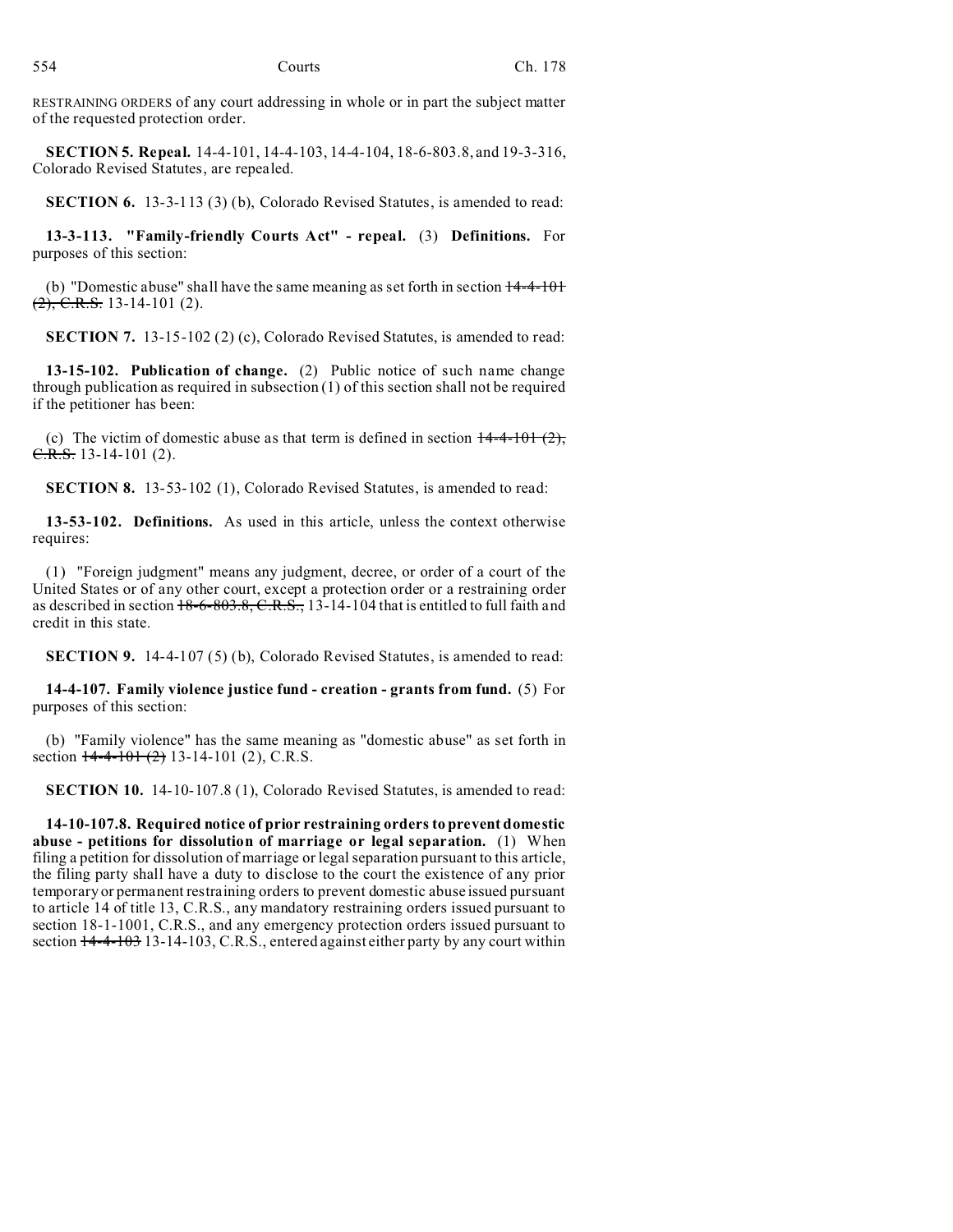two years prior to the filing of the petition of dissolution of marriage or legal separation. The disclosure required pursuant to this section shall address the subject matter of the previous restraining or emergency protection orders, including the case number and jurisdiction issuing such orders.

**SECTION 11.** 14-10-123.6 (2), Colorado Revised Statutes, is amended to read:

**14-10-123.6. Required notice of prior restraining orders to prevent domestic abuse - proceedings concerning parental responsibilities relating to a child resources for family services.** (2) When filing a proceeding concerning the allocation of parental responsibilities relating to a child pursuant to this article, the filing party shall have a duty to disclose to the court the existence of any prior temporary or permanent restraining orders to prevent domestic abuse issued pursuant to article 14 of title 13, C.R.S., and any emergency protection orders issued pursuant to section 14-4-103 13-14-103, C.R.S., entered against either party by any court within two years prior to the filing of the proceeding. The disclosure required pursuant to this section shall address the subject matter of the previous restraining orders or emergency protection orders, including the case number and jurisdiction issuing such orders.

**SECTION 12.** 18-6-803.5 (1.5) (a.5), Colorado Revised Statutes, is amended to read:

**18-6-803.5. Crime of violation of a protection order - penalty - peace officers' duties.** (1.5) As used in this section:

(a.5) (I) "Protection order" means any order that prohibits the restrained person from contacting, harassing, injuring, intimidating, molesting, threatening, or touching any protected person, or from entering or remaining on premises, or from coming within a specified distance of a protected person or premises or any other provision to protect the protected person from imminent danger to life or health, that is issued by a court of this state or a municipal court, and that is issued pursuant to:

(A) Article 14 of title 13, C.R.S., sections  $14-4-101$  to  $14-4-105$ , C.R.S., section 14-10-107, C.R.S., section 14-10-108, C.R.S., section 18-1-1001, section 19-2-707, C.R.S., section 19-3-316, C.R.S., section 19-4-111, C.R.S., or rule 365 of the Colorado rules of county court civil procedure;

(B) SECTIONS 14-4-101 TO 14-4-105,C.R.S., SECTION 14-10-107,C.R.S., SECTION 14-10-108,C.R.S., OR SECTION 19-3-316,C.R.S., AS THOSE SECTIONS EXISTED PRIOR TO JULY 1, 2004;

(C) An order issued as part of the proceedings concerning a criminal municipal ordinance violation; or

(D) Any other order of a court that prohibits a person from contacting, harassing, injuring, intimidating, molesting, threatening, or touching any person, or from entering or remaining on premises, or from coming within a specified distance of a protected person or premises.

(II) For purposes of this section only, "protection order" includes any order that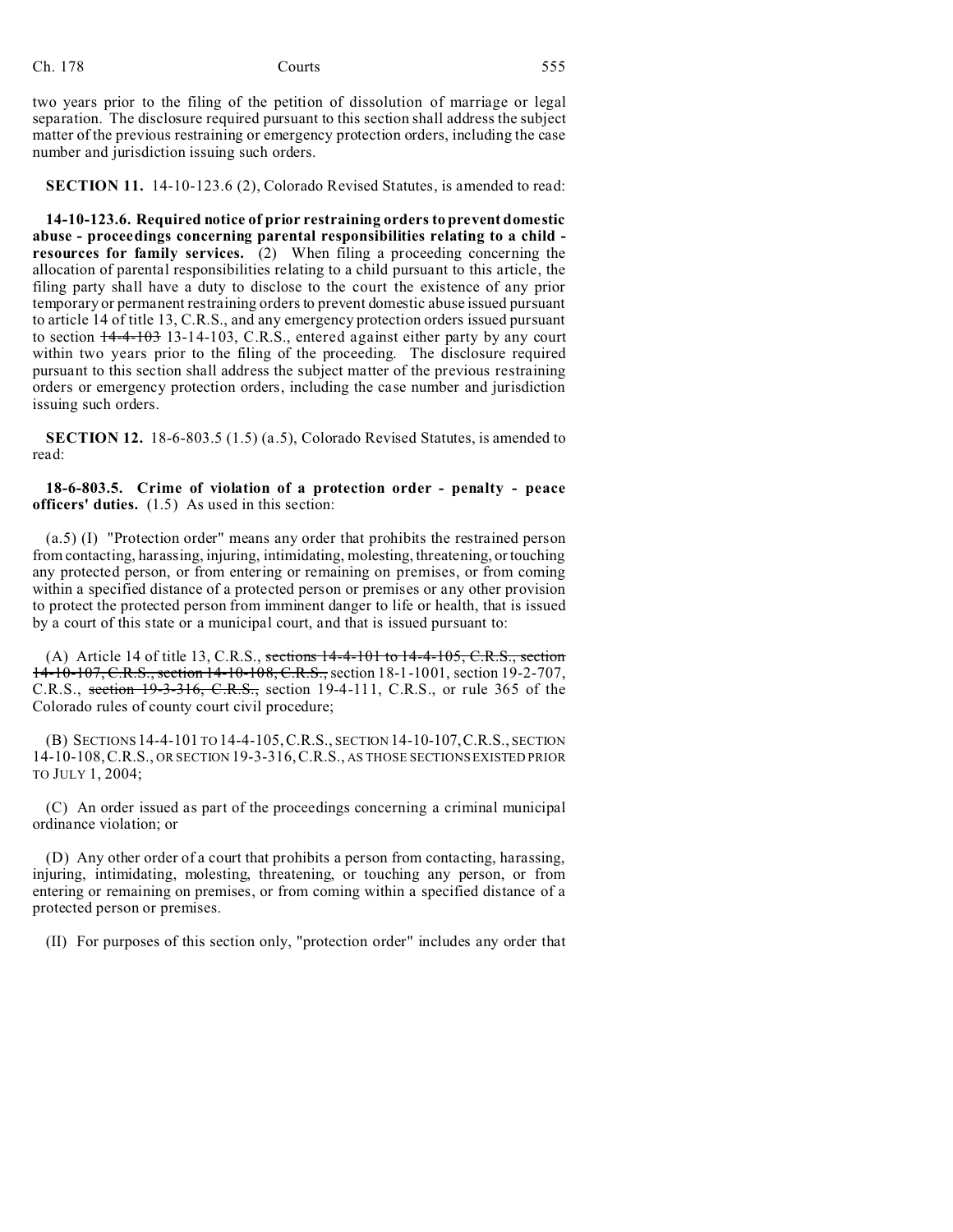amends, modifies, supplements, or supersedes the initial protection order. "Protection order" also includes any restraining order entered prior to July 1, 2003, and any foreign protection order as defined in section 18-6-803.8 13-14-104, C.R.S.

**SECTION 13.** 18-6-803.7 (1) (b.5), Colorado Revised Statutes, is amended to read:

**18-6-803.7. Central registry of protection orders - creation.** (1) As used in this section:

(b.5) (I) "Protection order" means any order that prohibits the restrained person from contacting, harassing, injuring, intimidating, molesting, threatening, or touching any protected person, or from entering or remaining on premises, or from coming within a specified distance of a protected person or premises, that is issued by a court of this state or an authorized municipal court, and that is issued pursuant to:

(A) Article 14 of title 13, C.R.S., sections  $14-4-101$  to  $14-4-105$ , C.R.S., section 14-10-107, C.R.S., section 14-10-108, C.R.S., section 18-1-1001, section 19-2-707, C.R.S., section 19-3-316, C.R.S., section 19-4-111, C.R.S., or rule 365 of the Colorado rules of county court civil procedure;

(B) SECTIONS 14-4-101 TO 14-4-105,C.R.S., SECTION 14-10-107,C.R.S., SECTION 14-10-108,C.R.S., OR SECTION 19-3-316,C.R.S., AS THOSE SECTIONS EXISTED PRIOR TO JULY 1, 2004; or

(C) An order issued as part of the proceedings concerning a criminal municipal ordinance violation.

(II) "Protection order" also includes any restraining order entered prior to July 1, 2003, and any foreign protection order as described in section 18-6-803.8 13-14-104, C.R.S.

**SECTION 14.** 19-4-107.5, Colorado Revised Statutes, is amended to read:

**19-4-107.5. Required notice of prior restraining orders to prevent domestic abuse - determination of parent and child relationship.** When filing a proceeding under this article, the filing party shall have a duty to disclose to the court the existence of any prior temporary or permanent restraining orders to prevent domestic abuse issued pursuant to article 14 of title 13, C.R.S., and any emergency protection orders issued pursuant to section  $14-4-103$ , 13-14-103, C.R.S., entered against either party by any court within ninety days prior to the filing of the proceeding to determine the parent and child relationship. The disclosure required pursuant to this section shall address the subject matter of the previous restraining orders or emergency protection orders, including the case number and jurisdiction issuing such orders.

**SECTION 15.** 19-5-102.5 (2), Colorado Revised Statutes, is amended to read:

**19-5-102.5. Relinquishment hearings - court docket priority.** (2) Notwithstanding the provisions of subsection (1) of this section, nothing in this section shall affect the priority of a hearing concerning the issuance of a temporary protection order pursuant to section 13-14-102, C.R.S. section 14-4-103, C.R.S., or